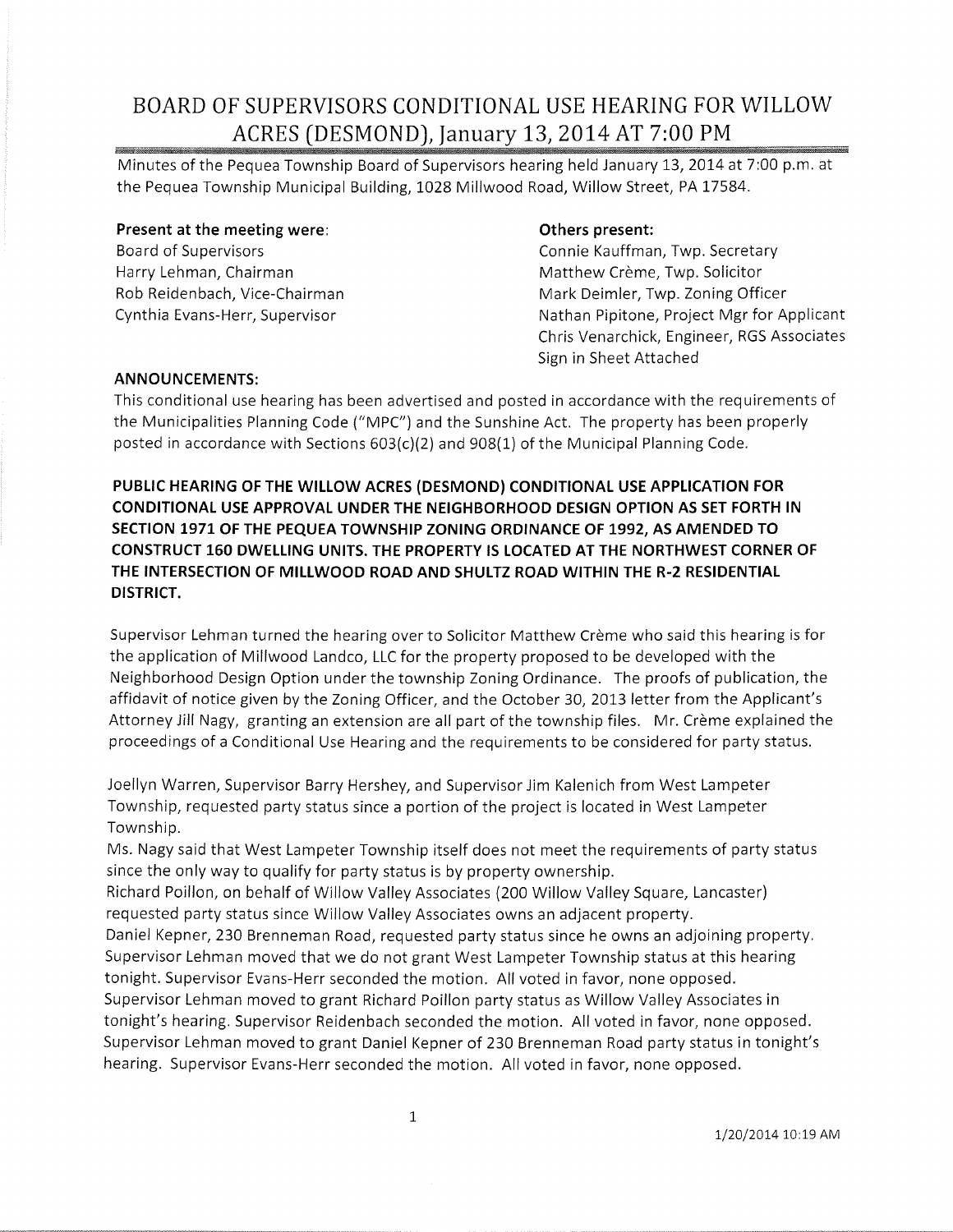## **BOARD OF SUPERVISORS CONDITIONAL USE HEARING FOR WILLOW ACRES (DESMOND), January 13, 2014 AT 7:00 PM**

ww Before proceeding with testimony, Ms. Nagy said the applicant applied for several waivers, one involving density if the Board feels it is necessary.

Supervisor Lehman moved to amend the applicant's application modification regarding density. Supervisor Reidenbach seconded the motion. All voted in favor, none opposed.

After a short opening statement of the proposed development by Ms. Nagy, Nathan Pipitone, Project Manager and Development Consultant for Millwood Landco, LLC was sworn in. Mr. Pipitone gave a history of the property referencing Exhibit #1 the May 15, 2011 sketch plan and Exhibit #2 the sketch plan used during the (2012) rezoning. Previously, the Board directed the applicant to change the sketch so the project looked more like townhomes and a new architect was selected.

Mr. Pipitone stated the proposed development is geared toward a fifty-five (55) plus community, but not age restricted. Mr. Pipitone presented housing Exhibits #5-#17 including floor plans, garages, and parking spaces. Mr. Venarchick, Engineer for RGS Associates, gave a further explanation on parking spaces since it was one of the modifications the applicant is requesting. Mr. Pipitone said this property was required to be included in the township's Urban Growth Boundary. Street lighting and security lighting will be provided and be privately owned. Millwood Landco would be the single owner of the development and they are proposing to contribute the \$1,500.00 per unit Rec Fee. The Applicant is willing to enter into agreement with the township to have that fee be used at the township's discretion. Supervisor Lehman clarified this will be the same as the Summerfield Development.

Mr. Pipitone made the Board aware that the Pequea Township Planning Commission took no action on the plan because they never saw a sketch plan. Mr. Pipitone stated he did file the plans and application with the township on September 27, 2013 and the Planning Commission only received it days before the (November) meeting and did not have sufficient time to review it. Mr. Deimler, Township Zoning Officer, clarified that the Pequea Township Planning Commission looked at the request to see if it should be R-2 zoning and did recommend that the Rettew comments be addressed to the Board for consideration. Ms. Nagy added that the Pequea Township Planning Commission comments are a courtesy, not a requirement in the MPC and said she felt the Rettew comments were irrelevant since the Township did not choose to participate as a party.

Mr. Pipitone continued his presentation and said there is an error on Exhibit #6 since there are no three bedroom units. The stormwater situation was explained along with property management, sidewalks, and trash receptacles. Mr. Pipitone explained the financial security for the project and said the improvements could be staged. Ms. Nagy clarified the financial security would be done by agreement with the municipality and Mr. Pipitone added with Lancaster County Planning Commission (LCPC). Mr. Deimler said this is not the normal LCPC process and from a township staff standpoint he has concerns. Mr. Pipitone said the financial guarantee is built in stages and the number of permits pulled is limited before additional financial security must be posted. The financial security has to be reviewed and approved by the township engineer.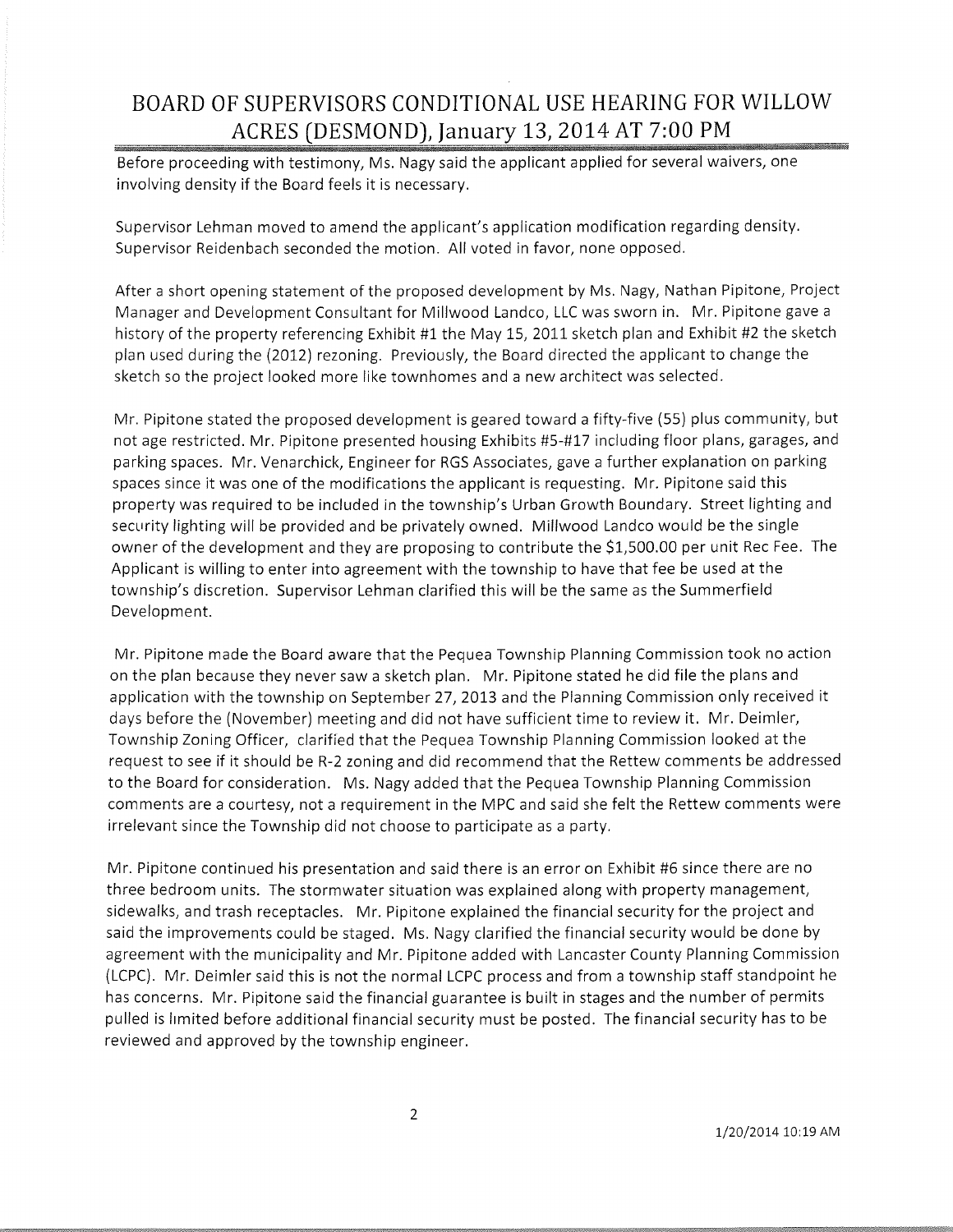## **BOARD OF SUPERVISORS CONDITIONAL USE HEARING FOR WILLOW ACRES (DESMOND), January 13, 2014 AT 7:00 PM**

The opportunity was given for cross examination by those with party status. Mr. Kepner asked where all the water goes and what the guarantee is that it will be a fifty-five (55) plus community. Mr. Crème said we would hold that question for Mr. Venarchick and the development is being marketed as a fifty-five (55) plus community.

Mr. Kepner asked if the properties would be leased. Mr. Pipitone replied they will be 100% rentals.

Mr. Venarchick gave a brief history of the property and explained each modification the applicant is asking the Board to consider.

A brief recess was taken at 8:56 p.m. and the meeting reconvened at 9:06 p.m.

Mr. Venarchick returned to Mr. Kepner's water question and described how the proposed facilities, detention, and plant materials will hold back the water and release less than what is currently being released. Mr. Pipitone clarified it is a government requirement that the amount of water coming off this property will be fifty (50%) percent less.

### **PUBLIC COMMENT:**

West Lampeter Township left a letter in the nature of public comment and was marked BOS Exhibit #1.

Mr. Kepner asked where all the traffic was going. Mr. Crème reminded Mr. Kepner this was to be public cornment.

Mr. Brenneman said his concern was traffic.

Attorney Nagy presented a draft Decision to the Board for their consideration.

### **BOARD QUESTIONS:**

Supervisor Lehman asked about consistency with what was done before. Ms. Nagy replied she reviewed Penn Grant Commons and Summerfield developments and will look at those for consistency.

Supervisor Evans-Herr asked about the acreage. Mr. Venarchick replied 35.675 total of which 31.75 is in Pequea Township and 3.92 in West Lampeter Township.

Supervisor Reidenbach asked if the developer has any obligations to make any improvements to Millwood Road since it is a state road. Mr. Venarchick replied that they would if it was deemed necessary by PennDOT who reviewed the Traffic Impact Study. The result of that Study showed no improvements were necessary.

Supervisor Evans-Herr asked if West Lampeter Township could have come to our township to review everything and if the developer was required to submit anything to their Township. Ms. Nagy replied that they were not required to until the time of the land development plan. The developer is asking Pequea Township to consider including the (West Lampeter Township portion of the property) in open space for the property.

Supervisor Lehman asked if Ms. Nagy was confident with case law regarding that tract being on West Lampeter's boundary being included in our (percentage of open space) numbers. Ms. Nagy said she is confident. Regarding density, Ms. Nagy said it is up to the Board if they want to consider the West Lampeter portion or the Board can act on the density as a waiver instead. Mr. Crème clarified that the waiver was added as an addendum and is not part of the written submission.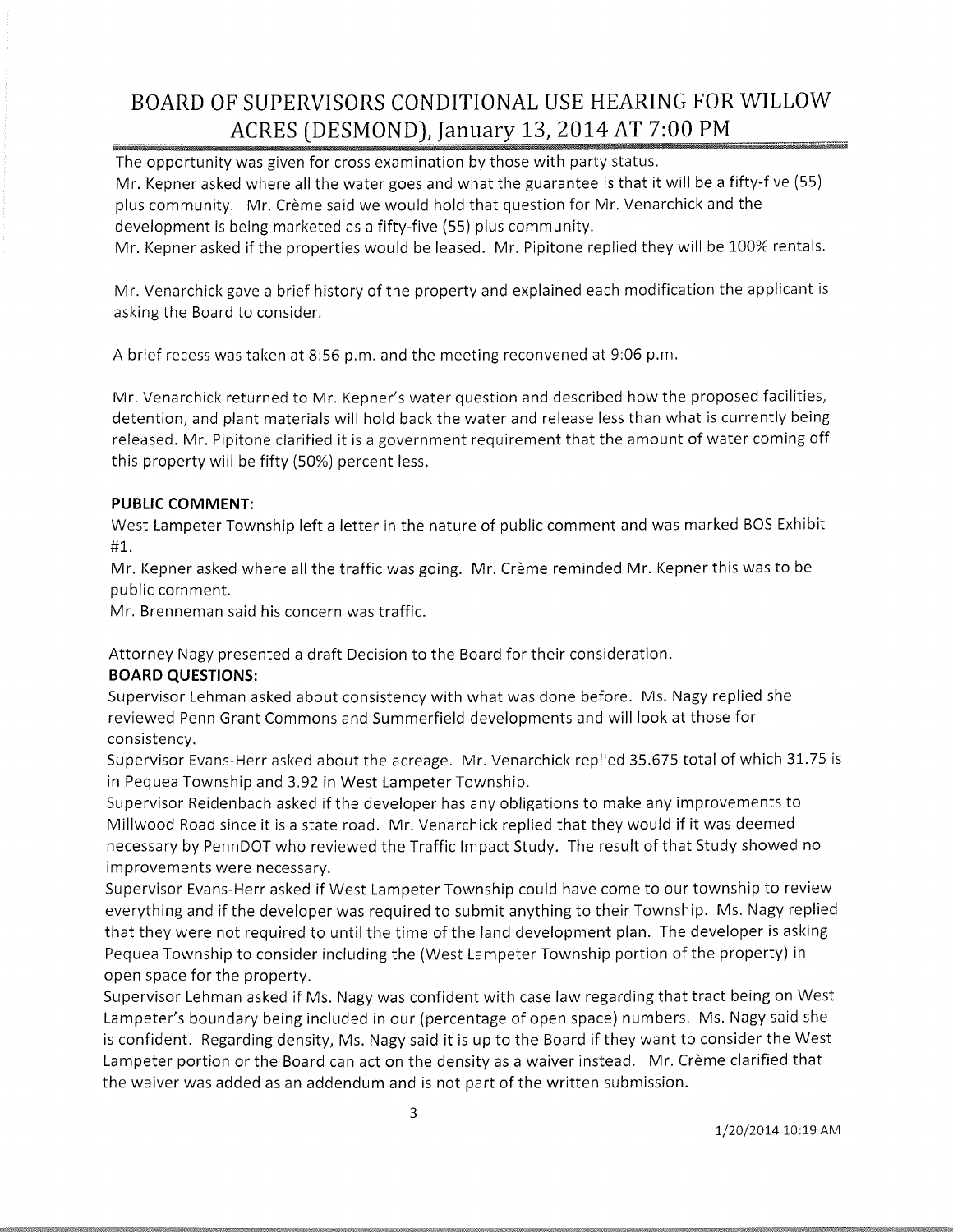# **BOARD OF SUPERVISORS CONDITIONAL USE HEARING FOR WILLOW ACRES (DESMOND), January 13, 2014 AT 7:00 PM**

The Board of Supervisors went into executive session with Mr. Crème for quasi-judicial deliberation and consultation within the attorney-client privilege at 9:31 p.m. and the meeting reconvened at 9:39 p.m.

Supervisor Lehman moved to close testimony and we will render a decision on Wednesday, February 19,2014. Supervisor Evans-Herr seconded the motion. All voted in favor, none opposed.

**HEARING CLOSED** at 9:40 p.m.

Respectfully submitted,

Conaie Kay ~